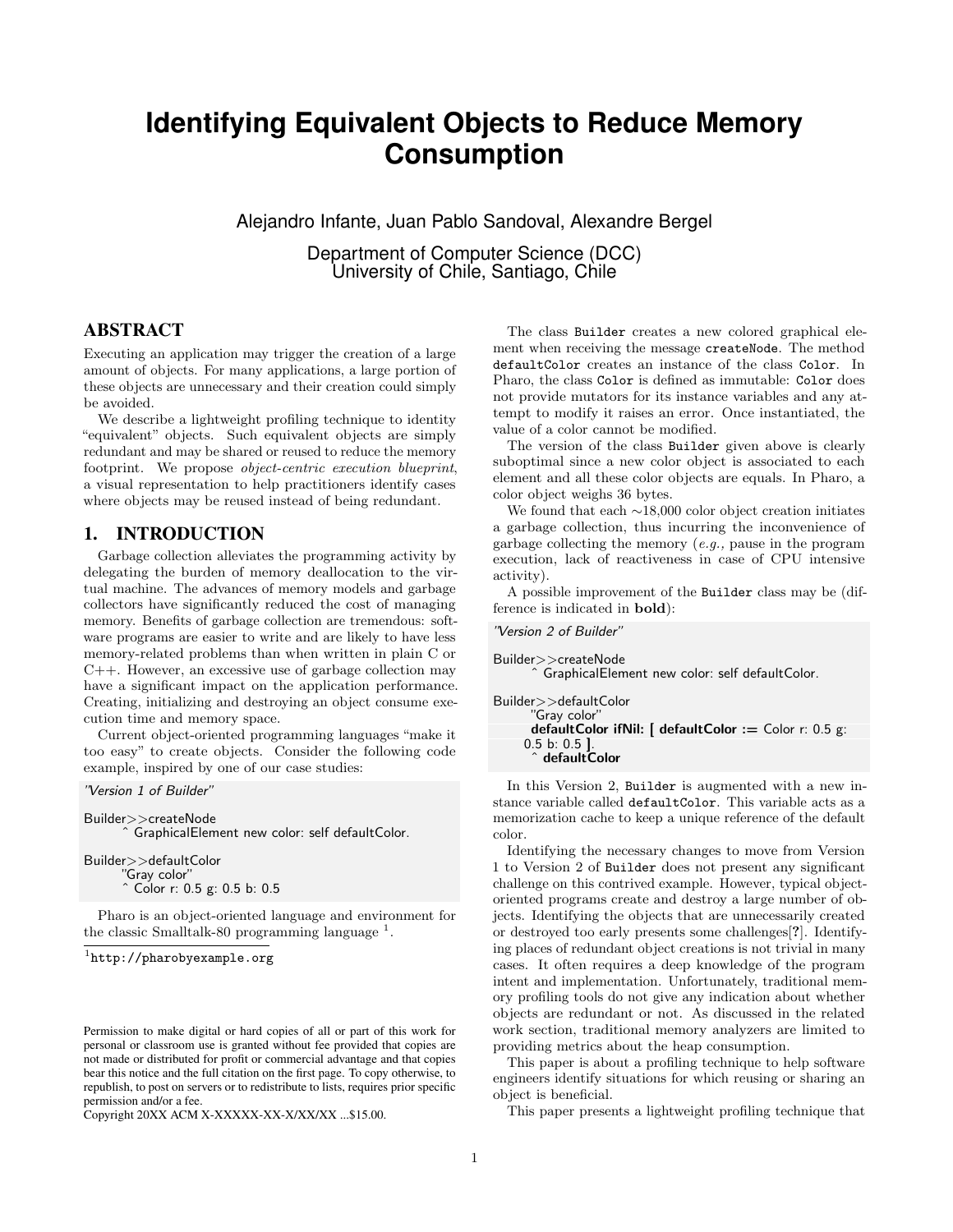identifies equivalent objects, intended to be shared to reduce the memory footprint. Our profiler identifies for a given program execution objects that are both non-mutable and are structurally equals. Equality is verified by comparing object snapshots, a kind of hash value that does not rely on the object identity.

Our profiler is accompanied with Object-Centric Execution Blueprint, a visual representation of the memory consumption to help practitioners identify sets of equivalent immutable objects that may safely be replaced by one representative shared object. We have successfully used the blueprint to detect and remove a number of redundant objects in a Pharo real world application.

The paper is structured as follows. Section [2](#page-1-0) presents our memory profiling in a nutshell. Section [3](#page-1-1) describes a case study we have carried out on the Roassal application. Section [4](#page-2-0) presents the visual support given to the practitioner to identify critical situations. Section [5](#page-3-0) briefly describes the implementation of our profiler. Section [6](#page-3-1) gives an overview of the related work. Section [7](#page-3-2) concludes and presents future work.

# <span id="page-1-0"></span>2. IDENTIFYING EQUIVALENT OBJECTS

We propose to optimize applications by identifying groups of equivalent objects. Once identified, a group of equivalent objects may be merged into a unique sharable and reusable object. A definition of object equivalence is provided (Section [2.1\)](#page-1-2) and how such equivalence is measured in an application in the Pharo programming language (Section [2.2\)](#page-1-3).

#### <span id="page-1-2"></span>2.1 Object equivalence

Two objects  $o_1$  and  $o_2$  are said to be *equivalent* if all objects pointing to  $o_1$  may instead point to  $o_2$  without affecting the program semantics and execution. We say that  $o_1$  and  $o_2$ are equivalent if:

- (a)  $o_1$  and  $o_2$  are instances of the same class This requirement implies that two objects being from different classes are not interchangeable. This requirement is not strictly necessary, meaning that two objects may be inter-changeable even if they have different classes as long as their interface and contract is similar. However, this requirement significantly simplifies our profiling technique.
- (b) both  $o_1$  and  $o_2$  have identical state This requirement implies that each pair of corresponding field values in both objects are either a pair of identical values or a pair of references to objects which are themselves equivalents. For instance, if  $o_1 :=$  Point x:5 y:4 and  $o_2 :=$ Point  $x:5$  y:4 then  $o_1$  and  $o_2$  have identical state, because their field values in both objects are identical.
- (c) both  $o_1$  and  $o_2$  do not mutate once their construction has completed – *i.e.*, after the control flow has left the initialize method. This implies that side effects are permitted up to the point the object is initialized. If an object changes its state after its creation, such object cannot be equivalent to any other object. In practice, an object is initialized within a factory method located on the metaclass. Examples of such factory methods are new and new:. Sending the message new returns an object supposedly initialized (the method new invokes

initialize). We designate a factory method as a class method returning an instance of the class.

- (d) neither  $o_1$  nor  $o_2$  receive the identity Hash and == message – It forbids any attempt to access the identity of an object. Receiving a message identityHash or == makes the object receiver not equivalent to any other object. In Pharo, the identity hash value is a value that reflects an internal number in the virtual machine. The reference equality compares two memory locations.
- (e) Neither the creation of  $o_1$  nor  $o_2$  perform any side effect on the executing context  $-$  It implies that during the creation of an object, side effects are allowed only on the object under creation. Any side effect on another object carried out before exiting a factory method makes the object not equivalent to any other object. Our motivation behind this requirement is that if creating an object performs a side effect, then this creation cannot be avoided else the application behavior is not preserving, even if the object is redundant.

The proposed definition of object equivalence is conservative, meaning that (i) if two objects are equivalent, then one of them is redundant and (ii) two redundant objects are not necessarily equivalent.

This definition is similar to the definition of "mergeability" given by Marinov and O'Callahan [\[2\]](#page-4-0). Section [6](#page-3-1) detail difference and motivate the need for another definition.

#### <span id="page-1-3"></span>2.2 Profiling

We have built a profiler that identifies groups of equivalent objects. During an execution, our profiler stores in a global table recorded information for each object created in the profiled application. The profiler knows for each object its bit of "history" to determine after the program execution whether that object is equivalent to other objects.

More specifically, our profiler records for each object (i) the number of times it has mutated after having left a factory method and (ii) whether it has received the message identifyHash.

In Pharo, everything is an object, and everything happens by sending messages. Nevertheless, certain messages are byte coded by the compiler and no lookup is performed. This is the case of the == method. Because of this, detecting when an object receives the message == is difficult and, in fact, it is unsolved issue.

After a profiling, it compares all objects and categorizes them in:

- groups of equivalent objects All objects in these groups have the same final state and they did not mutated during the execution after their creation, it means that they had the same state during the execution.
- groups of near-to-be equivalent objects All objects in these groups partially meet our object equivalent definition. We consider that two object are near-to-be equivalent if they do not meet some requirements, for instance, without meeting requirement (c) and (d).

#### <span id="page-1-1"></span>3. CASE STUDY

We have carried out an analysis of the Roassal application and identified a number of situations in which objects have been unnecessarily created.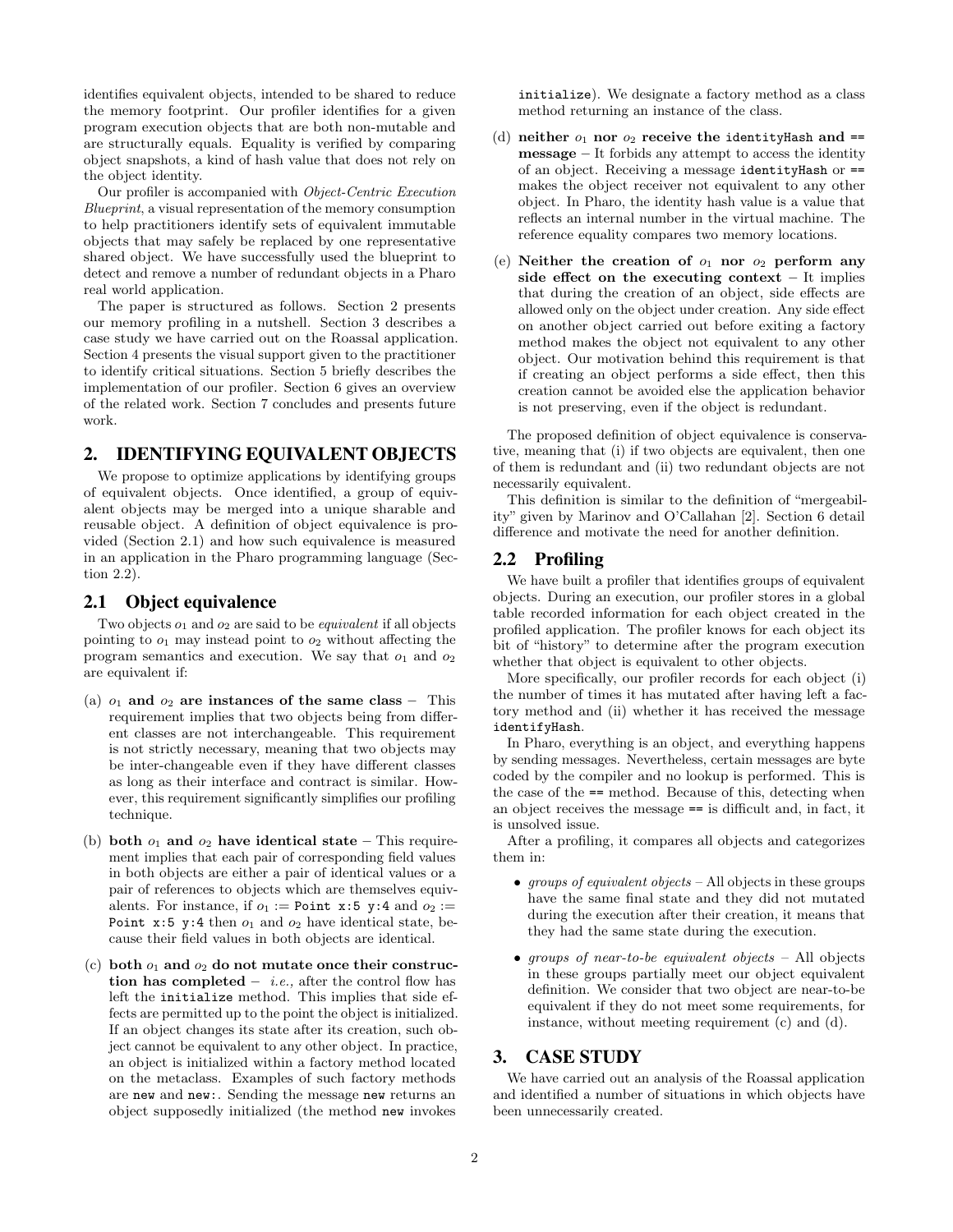Roassal. We have analyzed Roassal, an agile visualization engine[2](#page-2-1) . Roassal allows one to build sophisticated visualizations, pluggable for any arbitrary domain model. Many objects are involved in a typical Roassal visualization. Each visual element comes with a web of interconnected objects to offer support for interaction and representation.

Excessive use of memory is a barrier from making Roassal scalable: visualizations get slower and less responsive. In addition, by being realized within the virtual machine, the garbage collection overhead does not explicitly appear in a profiling report.

Equivalent objects. Roassal comes with a large amount of tests. The test coverage of Roassal is about 80%, giving us confidence that a fair portion of Roassal features are exercised by unit tests. We have profiled the execution of Roassal unit tests and extracted the following information.

Running Roassal unit tests produces 112,513 objects, instances of Roassal classes. Our profiler has identified that 10.97% of these objects are redundant with the remaining 89.03% of the objects. These 10.97% represents the portion of objects that are unnecessary, and thus the possible gain of the reduction of the object construction.

The largest group of equivalent of objects we have identified is made of instances of the class RONullShape. Running the tests of Roassal instantiates this class 13,343 times for which 11,777 objects are equivalent between them. This result means that 11,776 objects are simply unnecessary.

The second largest group is made of all instances of the class RODraggable. The 3,027 instances of this class are all equivalent, indicating the need of a singleton pattern.

Improvement of Roassal. We went through some of the group of equivalent objects mentioned in the previous section and refactored Roassal accordingly. We have reduced the amount of created objects by 5.1%. The total amount of objects went from  $112,513$  to  $106,806$ . This  $5.1\%$  of reduction represents a gain of 45Kb approximately, leading to a reduction of 1.4% of the memory consumption.

We have refactored Roassal by implementing singleton patterns on various classes. The class RODraggable has been refactored as follows:

```
RODraggable class>>elementToBeAdded
  instance if Nil: \lceil instance : = self new \lceil.
    instance
```
The singleton pattern is implemented in bold.

# <span id="page-2-0"></span>4. VISUAL SUPPORT

Object-centric execution blueprint is a visual aid to identify groups of equivalent (and therefore redundant) objects. We use a polymetric view [\[1\]](#page-4-1) for that purpose, since we relate different metrics for each structural visual element.

Our blueprint is made up of colored boxes and inner boxes and links (Figure [1\)](#page-2-2). Such visual representation of the program execution is obtained after the completion of the execution.

Nesting outer boxes represents classes. Inner boxes represent groups of objects that are either equivalent or near-to-be equivalent (*i.e.*, without meeting requirement (c) and (d), about the mutation).

<span id="page-2-2"></span>

Figure 1: Object-Centric Execution Blueprint

Each object group is characterized with two metrics and two properties:

- height is the amount of (mutable and immutable) objects that belong to the group, using a logarithmic scale;
- width is the amount of immutable objects belonging to the group, using a logarithmic scale;
- presence of a bold border indicates identityHash has been invoked on any object of the object group;
- color can be red or white, red if all the objects in the object group do not mutate and white if at least one of them mutate.

An object group painted in red visually indicates that all the objects belonging to this group are equivalent. A white group indicates that the objects are near-to-be equivalent. Such groups may require some further action from the software engineer to make these objects equivalent.

It frequently happens that instances of a class are heterogeneous, which may result in many different groups. Such situations are discarded from the visualization by using a threshold number of groups. In our experiment, we consider a threshold of 5, meaning that groups of a class are shown if at most 5 groups for 100 instances. The purpose of this arbitrary heuristic is to reduce the amount of data that would be difficult to improve.

Figure [1](#page-2-2) shows that C1 has three subclasses. Each of them tells a different story and we need to deal with them in different ways.

From left to right, class C2 is black filled, meaning that instances of C2 cannot be grouped into equivalent objects.

The class in the middle has 5 object groups inside, which means that in this experiment the instances of this class can only have 5 possible states. Furthermore, one of these groups is colored red, indicating no mutation occurs for that group. Objects belonging to that group would have been equivalent if they had a non bolded border: the message identityHash is sent to the objects of this group.

The last class of the figure shows a single red object group, so all the instances of this class do not mutate and have the same state across all the execution, also nobody called identityHash on them. This is an excellent opportunity to use the singleton pattern and reuse a single object to fulfill the job of all the previously used objects.

<span id="page-2-1"></span> $^2$ [http://objectprofile.com/#/pages/products/roassal/](http://objectprofile.com/#/pages/products/roassal/overview.html) [overview.html](http://objectprofile.com/#/pages/products/roassal/overview.html)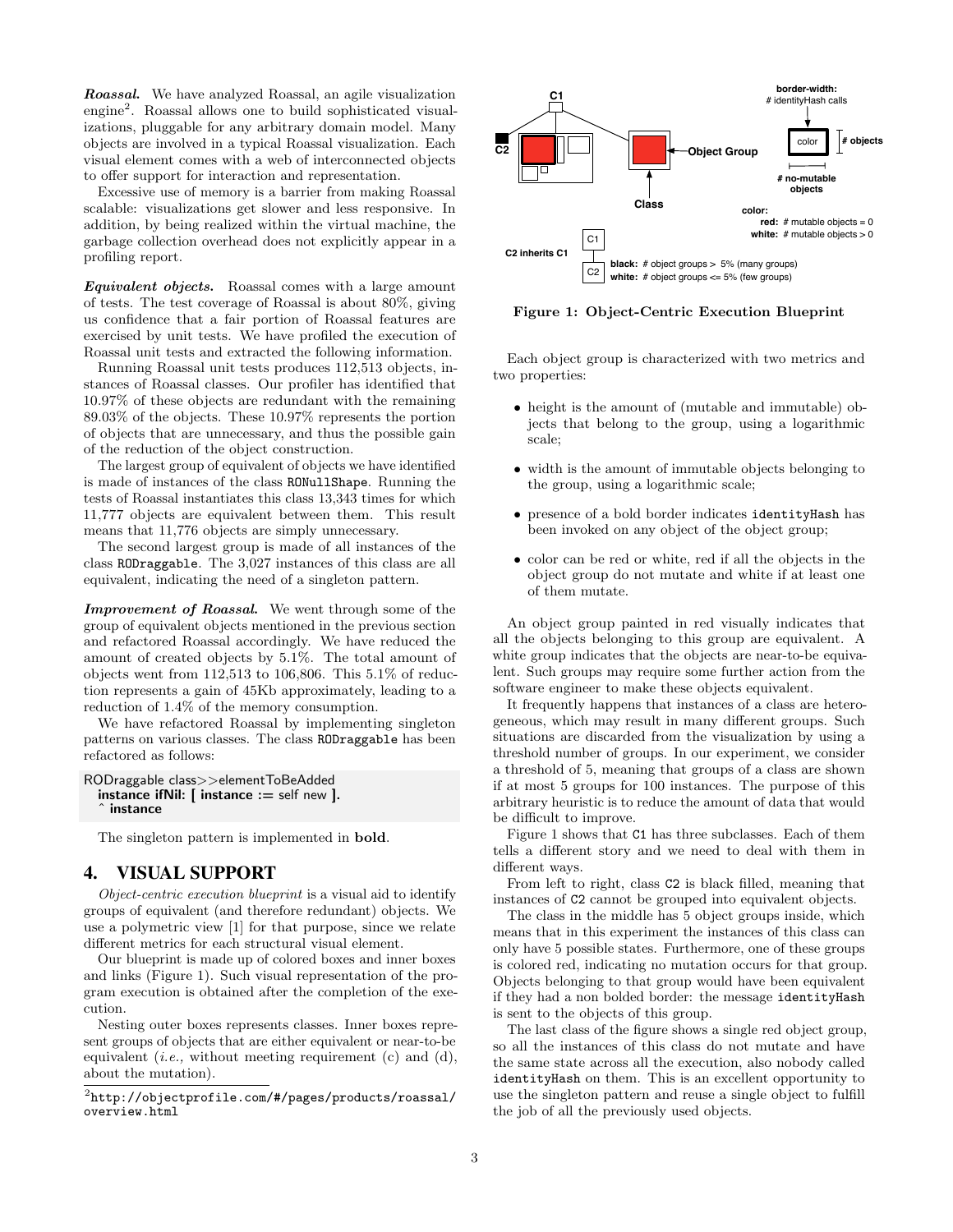<span id="page-3-3"></span>

Figure 2: Object-Centric Execution Blueprint before optimization

Also the visualization provides some interactions to provide the user the opportunity go deep into the experiment. Just moving the mouse over a class displays as a tooltip its class name, the number of instances and the memory consumed by its instances. Moving over an object group displays the number of objects, the amount of mutable and non-mutable objects. Furthermore the tooltip displays whether any object in the group caused a side effect on its creation, a requirement settled before reusing the objects.

Clicking the shapes also allows the user to inspect some objects or browse some classes.

Figure [2](#page-3-3) shows an excerpt of the visualization for the unit test execution of Roassal.

## <span id="page-3-0"></span>5. IMPLEMENTATION

We briefly describe the two key ingredients to implement our approach. Our Memory profiler is available under the MIT License<sup>[3](#page-3-4)</sup>.

#### 5.1 Gadget profiling

Gadget  $Problem<sup>4</sup>$  $Problem<sup>4</sup>$  $Problem<sup>4</sup>$  is a framework for method instrumentation. It allows the programmer to inject code before and after every method of an automatically set of selected classes. Also it provides some essential information about the execution to be used by the injected code, like the receiver and the arguments of the message.

Memory Profiler is built using Gadget Profiler. Also when a method is called we check if the method is the identityHash, performs a mutation or causes an external side effect. Finally, it groups the objects as we described before.

# 5.2 Snapshotting objects

Keeping track of the side effects may be done in a number of fashions (e.g., keeping track of the write bytecodes, modifying the abstract syntax tree [\[3\]](#page-4-2)). We employ here a technique based on object snapshotting. We define an object snapshot as an integer that represents the complete state of an object. This integer is computed using a  $bitXor$  operation between the identity hash of attributes and the identity hash of object class.

```
1 Object>>snapshotAsInteger
2 | index value
```

```
3http://smalltalkhub.com/#!/~ainfante/
MemoryProfiler
4
http://smalltalkhub.com/#!/~ainfante/
GadgetProfiler
```

```
3 index := self class instSize.
    value := self class gadgetIdentityHash.
5 [index > 0]
6 whileTrue:
```

```
\alpha value := (value bitShift: 1) bitXor: (self instVarAt:
index) gadgetIdentityHash.
```

```
index := index - 1.
```

```
value
```
An object snapshot is useful to compare objects states. Comparing objects states we can detect: (i) objects that have the equivalent state, and (ii) if an object has a different state after a method execution. Both features are essential to detect equivalent objects.

#### <span id="page-3-1"></span>6. RELATED WORK

Marinov et al. presented Object Equality Profiling (OEP), a profiling technique to discover opportunities for replacing a set of equivalent object instances with a single representative object [\[2\]](#page-4-0).

Their tool performs a dynamic analysis that records all the objects created during a particular program run. The tool partitions the objects into equivalence classes, and uses collected detail timing information to determine when elements of an equivalence class could have been safely collapsed into a single object. They use an instrumentation byte code technique to record fine-grained information. They insert instrumentation at the following program points: allocation sited for objects and arrays, field writes, array element writes, field reads, array element reads among others. Adding a considerable overhead.

Our object snapshot technique takes snapshots before and after a method execution, and saves the last state of the objects (the last snapshot) causing a significantly lower execution overhead. And having a trade-off between overhead and accuracy. We also propose object-centric execution blueprint as a visual aid to detect, understand, and delete redundant object.

# <span id="page-3-2"></span>7. CONCLUSION & FUTURE WORK

Currently, the large majority of code profilers and debuggers use inadequate abstractions in their analysis. We believe this is a critical situation and hope the tool and ideas presented in this paper will contribute to addressing it.

Thanks to the analysis above, we eliminated more than 5.1% of the identified unnecessary objects refactoring code using singleton pattern, but working on the analysis and the abstraction we expect to categorize possible source code